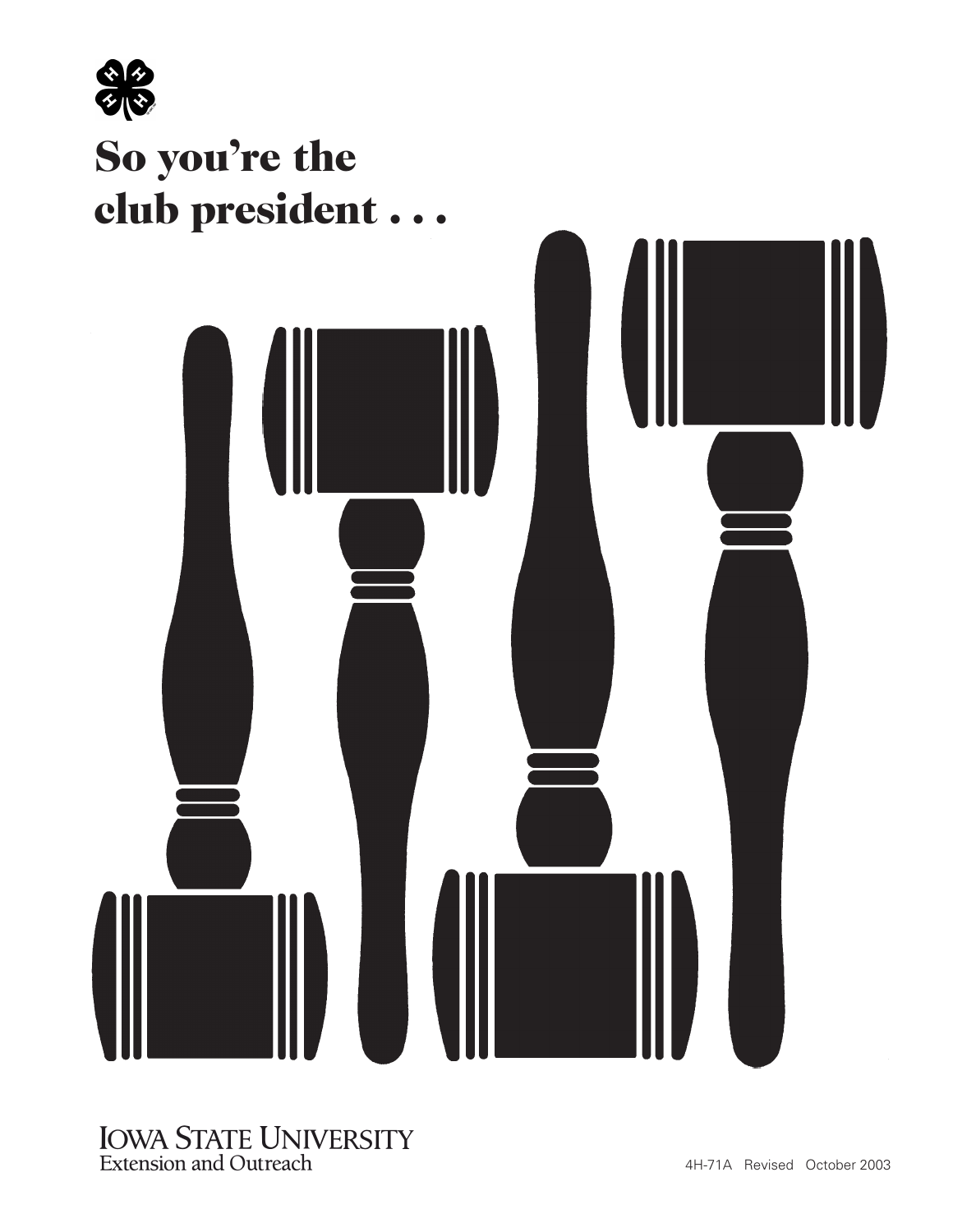v ou, and all 4-H officers, are representatives. You represent not only the local group, but the whole 4-H **V** cut, and all 4-H officers, are<br>the local group, but the whole 4-H program. Your skills and abilities, standards and ideals, grooming, speech, and even smiles represent 4-H'ers everywhere. Representing others is one of your most important responsibilities because it exists at all times—not just while you are at the 4-H meetings. Those who are not acquainted with 4-H, judge it by its officers.

# **As President, I will . . .**

- \_\_prepare meeting agendas with key leader(s)
- \_\_notify leader and vice president several days before a meeting if I must be absent
- \_\_preside at meetings
- \_\_follow parliamentary procedure in a courteous and tactful manner
- \_\_make guests feel welcome
- help other officers carry out assignments
- \_\_encourage everyone to participate in the meeting
- \_\_avoid dominating the meeting by giving too many personal opinions.
- \_\_make sure everyone serves on a committee some time during the year
- \_\_delegate responsibilities rather than doing everything myself
- \_\_give others credit for jobs they do
- \_\_thank those who participate in the program or those who help make arrangements
- \_\_represent my group proudly at other meetings and events
- \_\_attend as many 4-H meetings and activities as possible
- be prompt and enthusiastic

# **Guidelines for Conducting Business Meetings**

A well-planned 4-H meeting consists of the business meeting; an educational program that may be talks, discussion, presentations, or special speakers; and recreational activities.

Generally the group meeting follows this order:

### **4-H Business Meeting Agenda**

- 1. Call to order
- 2. Pledge of Allegiance, song, or opening thought
- 3. Roll call and introduction of visitors
- 4. Minutes of previous meeting
- 5. Treasurer's report
- 6. Report of officers and committees
- 7. Unfinished business
- 8. New business
- 9. Announcements, leader's report
- 10. Adjournment
- 11. 4-H Pledge

#### *1. Call to Order*

The president rises and says, "The meeting will please come to order." Meetings should begin and end promptly, according to stated times.

#### *2. Pledge of Allegiance, Song, or Opening Thought*

The president or someone he/she assigns leads the group in the pledge. One or two lively songs make a good beginning for a meeting. A thought for the day or similar activity could be substituted.

#### *3. Roll Call and Introduction of Visitors*

The president stands and says, "The secretary will please call the roll." The secretary remains seated and announces how roll call is to be answered, then calls the names of the 4-H'ers. All visitors should be introduced to the group at this time.

#### *4. Minutes of Previous Meeting*

The president stands and says, "The secretary will read the minutes of the last meeting." The secretary rises and addresses the chair. "Mr. (or "Madam") President," then reads the minutes and is seated.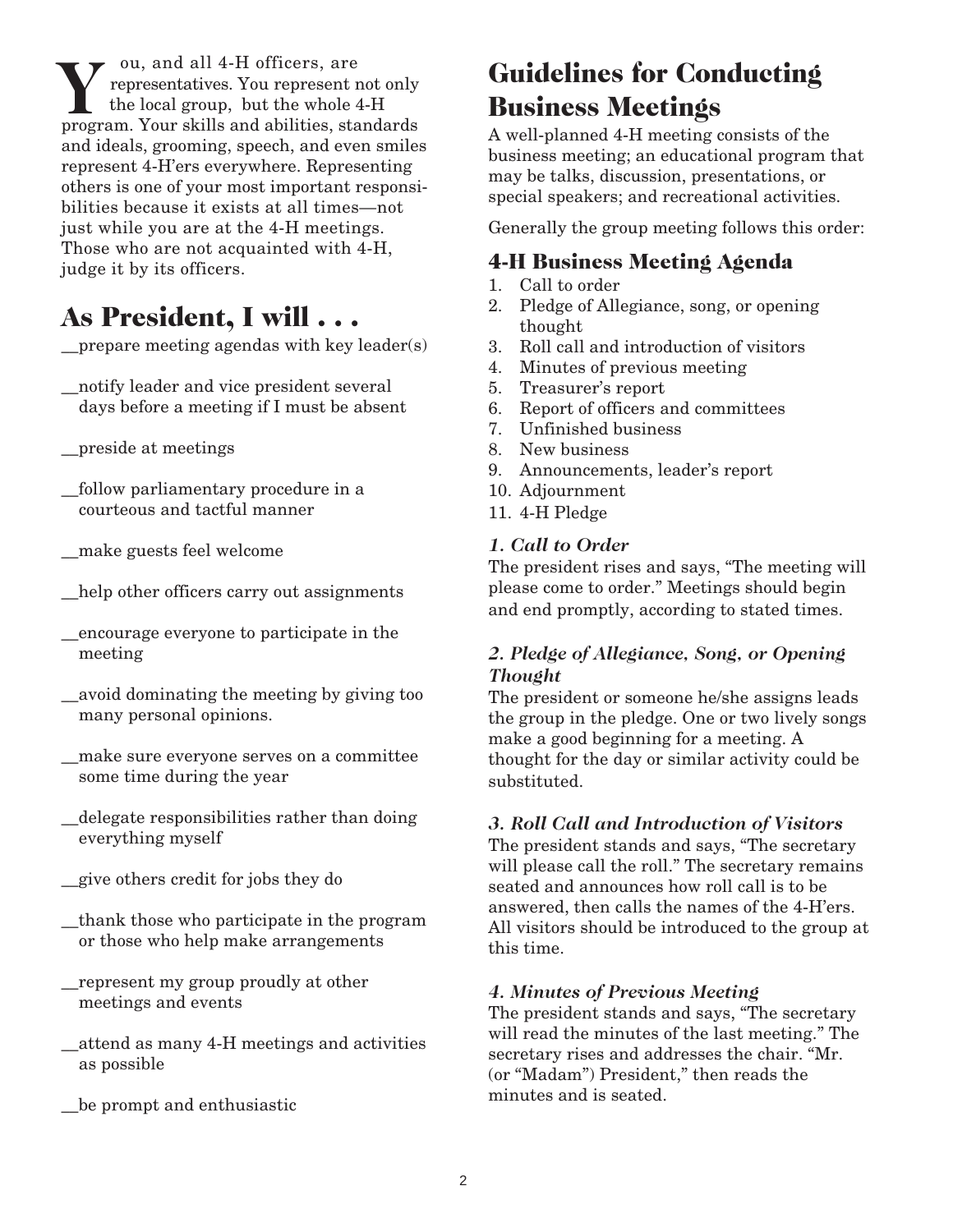The president asks, "Are there any additions or corrections to these minutes? (waits a moment) If not, they stand approved as read." If there are corrections, the corrections are made and the president continues, "Are there any further corrections to the minutes? (waits a moment) There being no further corrections, the minutes will stand approved as corrected."

#### *5. Treasurer's Report*

The president asks, "May we have the treasurer's report?" The treasurer rises and addresses the chair, reads the treasurer's report, and is seated. Generally no action is required on this report.

#### *6. Report of Officers and Committees*

The president may have plans or ideas to report. The secretary reads any correspondence that has been addressed to the group.

The president asks the chair of each committee to report. The president says, "Will the chair of the \_\_\_\_\_\_\_\_\_\_ committee please report?"

The chair rises, addresses the president, and gives the report.

The president says, "What will you 4-H'ers do with this report?"

If action is recommended by the committee, a motion needs to be made to adopt the report. (See Method to Make a Motion.)

#### *7. Unfinished Business*

This part of the meeting contains business that was not completed at earlier meetings.

President: "Is there any unfinished business?" If the answer is "Yes," then that business is brought before the 4-H'ers. If not, the president goes on to the next section of the meeting.

#### *8. New Business*

New business allows time for 4-H'ers to submit new ideas for the group to consider.

President: "We are now ready for new business."

The 4-H'ers must address the president and explain any new business they have. Any action taken by the group must be stated as a motion ("I move we have a bake sale.") and follow the motion process.

#### *Method to Make a Motion*

A motion needs to be made by a 4-H'er if the club is to take action on an item of business. A 4-H'er addresses the president and says, " I move that we have a bake sale."

The secretary records the motion with the name of the person who made the motion.

Second 4-H'er: "I second the motion."

President: "It is moved and seconded that we have a bake sale. Is there any discussion?" (Discussion usually follows; every speaker addresses the president and is recognized before talking.)

President (when all discussion has ended): "All in favor (repeat the motion) say 'Yes'; opposed 'No.'" If the motion carried, the president says, "The motion is carried." If more people voted 'No' than 'Yes,' the president says, "The motion is lost."

#### *9. Announcements, Leader's Report*

President: "Are there any announcements?" The program for the next meeting is announced by the vice president. The place, date, and time of the next meeting and activities also are announced.

#### *10. Adjournment*

The president asks, "Is there a motion for adjournment?"

4-H'er: "Mr. (or "Madam") President."

President: "John"

4-H'er: "I move that we adjourn."

Second 4-H'er: "I second the motion."

President: "It is moved and seconded that we adjourn. All in favor say 'Yes'; opposed 'No.' The motion is carried and the meeting is adjourned."

#### *11. 4-H Pledge*

The president appoints someone to lead the group in the 4-H Pledge.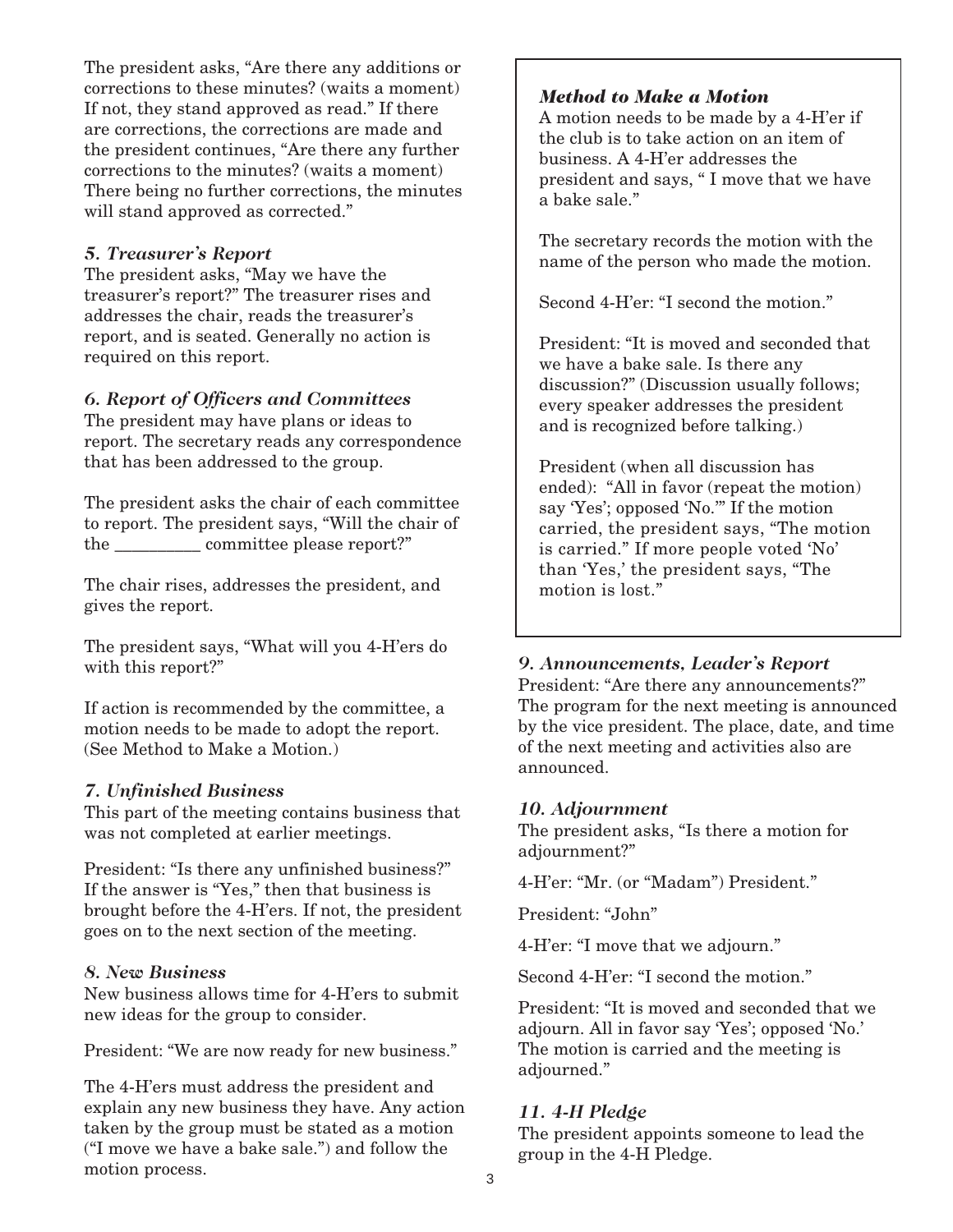# **Two Methods to Use for Decision Making**

### **Method One — Parliamentary Procedure**

Parliamentary procedure can be an effective way for a 4-H club to conduct business. It helps keep order by introducing structure—only one item can be discussed at a time. It helps groups reach decisions through majority rule, yet ensures that everyone has a voice. Depending on the skills of your club members, you can choose to follow simple, informal, or formal parliamentary procedures.

#### *Simple*

Characteristics — No formal agenda; group discusses business until they agree on what to do; usually no officers; open discussion. Settings — Project meetings, small groups, sessions with younger members.

#### *Informal*

Characteristics — Flexible meeting agenda; basic parliamentary procedures; chairperson or elected officers; controlled discussion. Settings — 4-H meetings, school/church/civic organizations.

#### *Formal*

Characteristics — Precise meeting agenda; standard parliamentary procedures following Roberts' Rules of Order; elected officers. Settings — Large gatherings, legislative bodies; large 4-H meetings, FFA formal meetings.

### **Steps for Decision Making under Parliamentary Procedure**

**1. Motion —** A motion is a request that something be done or that something is the opinion or wish of the group. Only one motion should be placed before the group at one time. It is debatable and amendable.

**2. Second—** Someone from the group must "second" the motion (agree to the motion) so that it can be discussed.

**3. Discussion —** The motion "on the floor" is discussed by all members, addressing the pros and cons, etc.

**4. Restate the motion —** The president restates the motion before the group votes.

**5. Vote** — The group votes by voice — yes/no; by show of hands; by standing; by secret ballot; or by roll call vote.

# **Problems for Presidents**

### **Problem**

The older members of the Peppy Pals 4-H club usually dominate the discussion of motions. The younger members hesitate to say anything and seem embarrassed when they must address the

### **Solution**

chair. How would you make sure that all members of the club have a chance to speak on the motion being discussed?

For additional information, ask for PM 1781, *[Simplified Parliamentary Procedure](https://store.extension.iastate.edu/product/5347)*, at your county office of ISU Extension.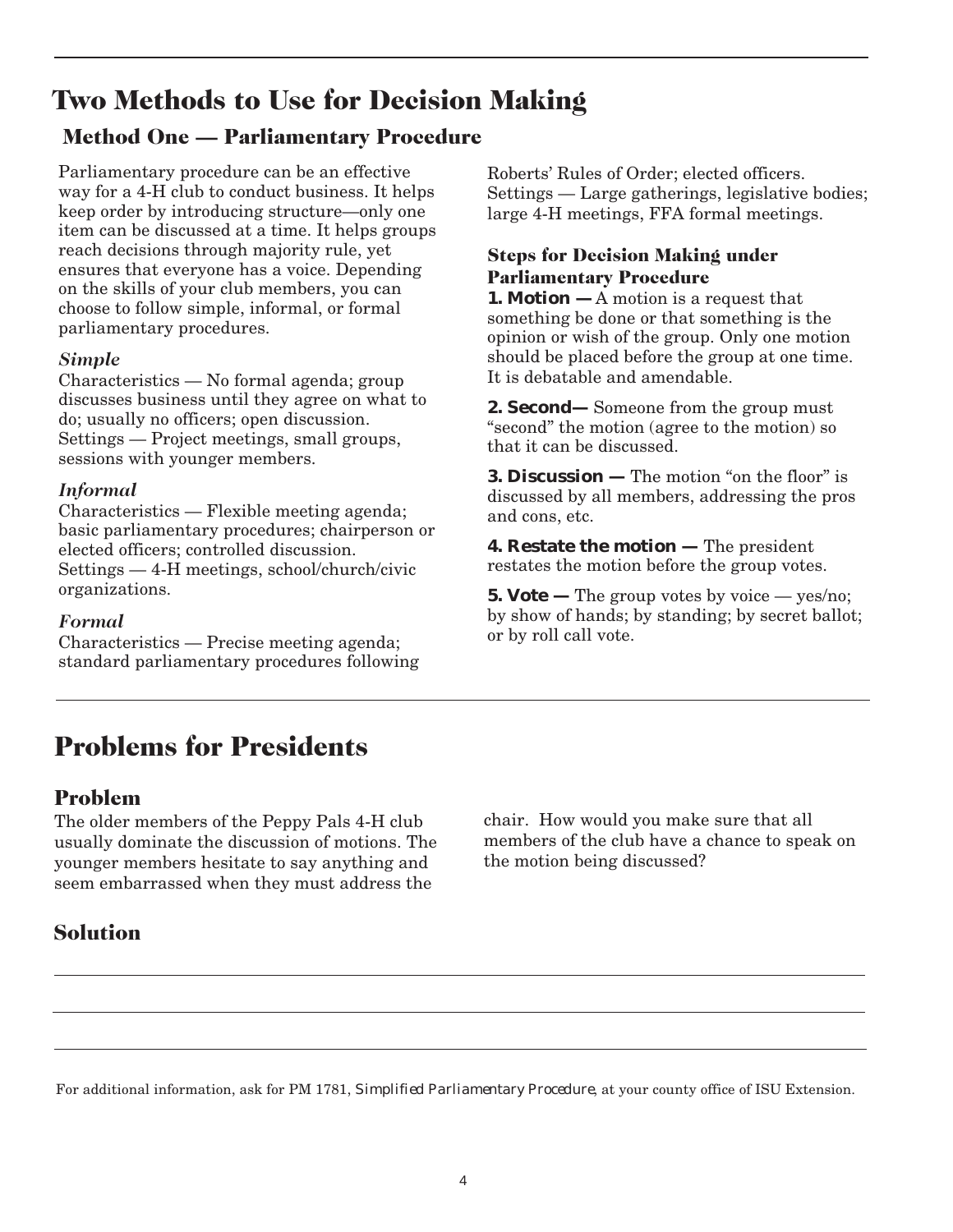### **Method Two — Consensus Decision Making**

Sometimes groups have trouble making decisions or solving problems. Parliamentary procedure may seem to get in the way and cause members to feel they do not have a chance to share their ideas. When this happens in your group, you can use consensus decision making.

Under this method, the group reaches agreement on an issue that they have been discussing. The method encourages each member to suggest ways to solve a problem. The goal is to give everyone the opportunity to share ideas and thoughts with the group. Consensus results in creating many ideas, which usually leads to a solution that everyone finds acceptable. Rather than having one side win, all members accept the final decision and feel responsible for carrying out the decision.

#### **Steps for Consensus Decision Making**

**1. Definition —** Define or explain the problem that needs a decision.

**2. Ideas** — Give everyone a chance to suggest ways to solve the problem.

**3. Discussion —** Discuss the ideas that have been suggested. They can be changed or improved as they are discussed.

**4. Selection —** Decide on the best idea to solve the problem. Everyone may not agree that it is the best solution, but everyone should agree to accept the solution and help make it work.

**5. Action Plan —** Put the decision into action. Decide who will do what, by when, and how. Record these items in the minutes.

**6. Evaluation —** Evaluate the solution after trying it. Determine how well it is working, and make some changes, if necessary.

Consensus decision making will not work if:

- Someone in the group blocks the consensus process to promote his or her own ideas.
- The group has members who always want their own way.
- The discussion does not stay on the topic.
- The group has little time or patience.

### **Problems for Presidents**

#### **Problem**

The Peppy Pals 4-H club has been discussing possible fund-raising activities for some time without reaching a decision. Many members

#### **Solution**

have offered various suggestions for product sales. What can you do as President to help the group reach a decision?

Consensus Decision Making taken from

Biagi, Bob. *Working Together: A Manual for Helping Groups Work More Effectively,* Citizen Involvement Training, Division of Continuing Education and Cooperative Extension Service, University of Massachusetts, Amherst, MA 01003 *Building United Judgment: A Handbook for Consensus Decision Making,* The Center for Conflict Resolution, 731 State Street, Madison, WI 53703.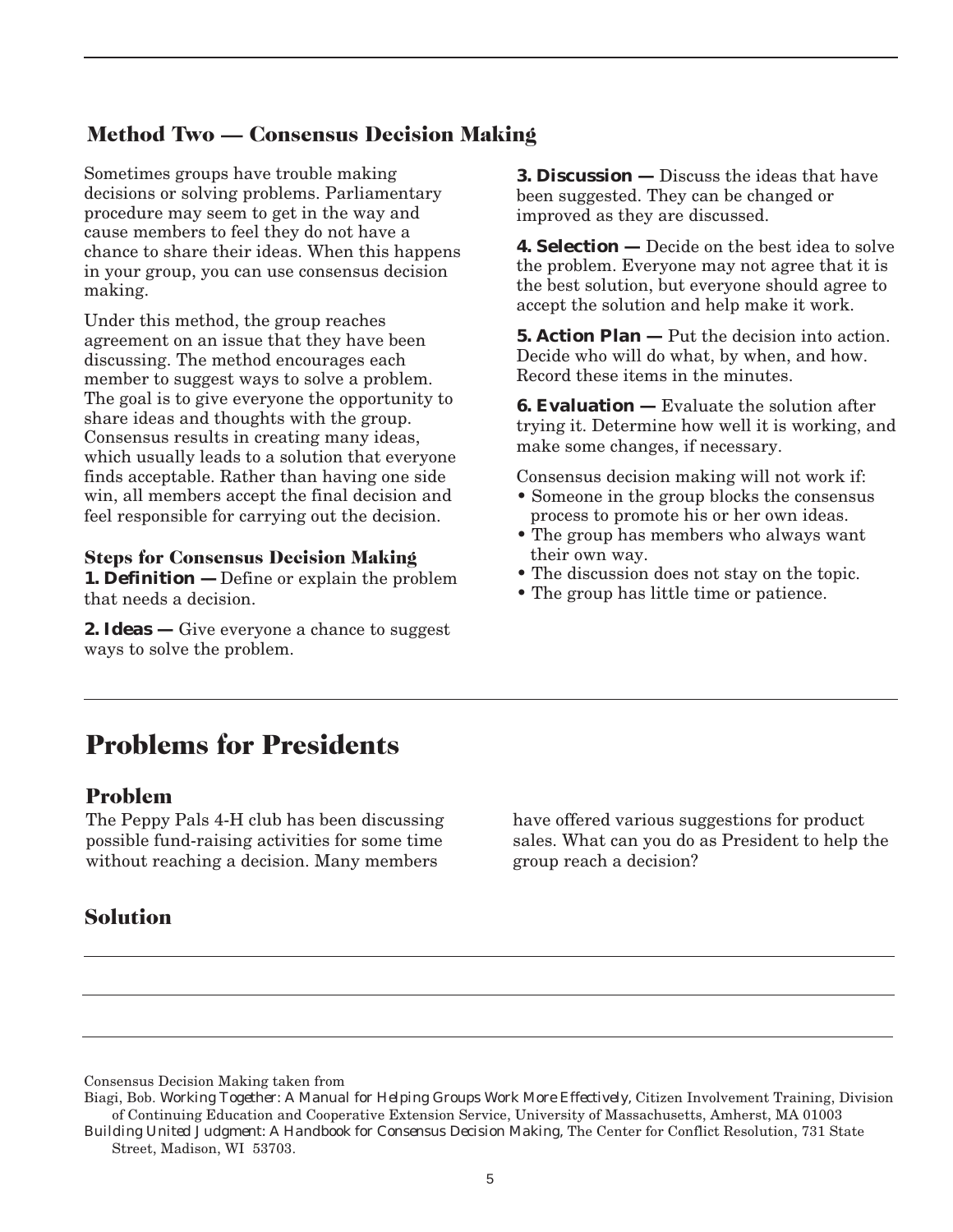| Pre-meeting Activities                                                            |                                                                                   |  |
|-----------------------------------------------------------------------------------|-----------------------------------------------------------------------------------|--|
| <b>Meeting</b><br>Call to order                                                   | Pledge of Allegiance, song, or opening thought: _________________________________ |  |
| ,我们也不能在这里的时候,我们也不能在这里的时候,我们也不能会在这里的时候,我们也不能会在这里的时候,我们也不能会在这里的时候,我们也不能会在这里的时候,我们也不 |                                                                                   |  |
| Minutes of previous meeting                                                       | ,我们也不会有什么。""我们的人,我们也不会有什么?""我们的人,我们也不会有什么?""我们的人,我们也不会有什么?""我们的人,我们也不会有什么?""我们的人  |  |
|                                                                                   |                                                                                   |  |
| Report of officers and committees                                                 |                                                                                   |  |
| <u> 1989 - Johann Stoff, amerikansk politiker (d. 1989)</u>                       |                                                                                   |  |
| ,我们也不会有什么。""我们的人,我们也不会有什么?""我们的人,我们也不会有什么?""我们的人,我们也不会有什么?""我们的人,我们也不会有什么?""我们的人  |                                                                                   |  |
| Unfinished business                                                               |                                                                                   |  |
|                                                                                   |                                                                                   |  |
|                                                                                   |                                                                                   |  |
| New business                                                                      |                                                                                   |  |
|                                                                                   |                                                                                   |  |
|                                                                                   |                                                                                   |  |
| Announcements, leader's report                                                    |                                                                                   |  |
|                                                                                   |                                                                                   |  |
|                                                                                   |                                                                                   |  |
| Adjournment                                                                       |                                                                                   |  |
| 4-H Pledge                                                                        |                                                                                   |  |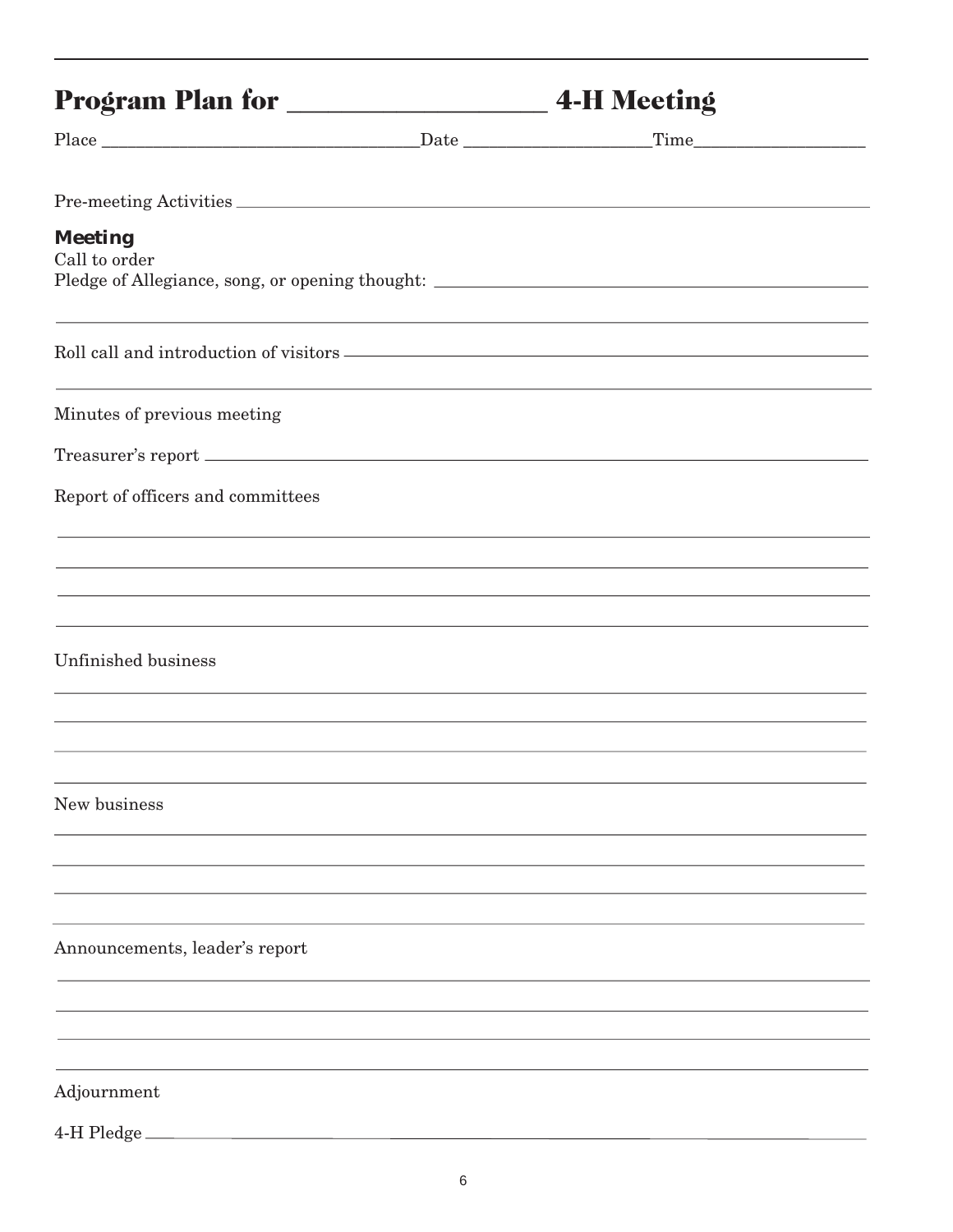|            | 4-H Meeting (continued) |
|------------|-------------------------|
| Program    |                         |
|            |                         |
|            |                         |
|            |                         |
| Recreation |                         |
|            |                         |



Officers and leaders should plan in detail at least one week prior to the meeting and notify each person with a part on the program so he or she will be prepared. Planning ahead and notifying participants means faster, better business meetings and more interesting programs.

You can copy this form and use it to plan regular 4-H meetings. To download a copy of this form from the Internet, go to [http://www.extension.iastate.edu/pubs/](https://store.extension.iastate.edu/product/100) Masterlist.html#4-H and click on 4H71A, President's Guide.